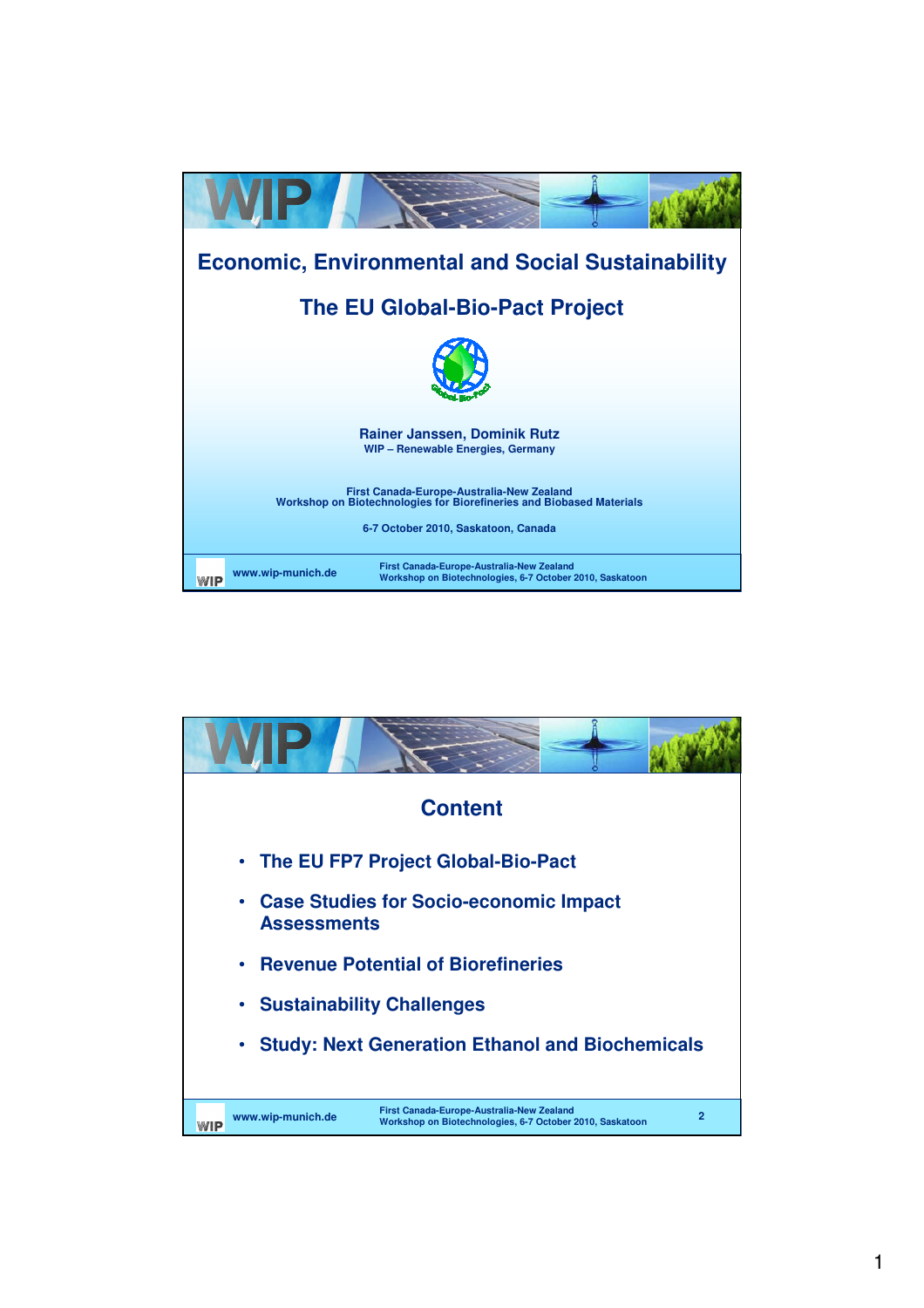

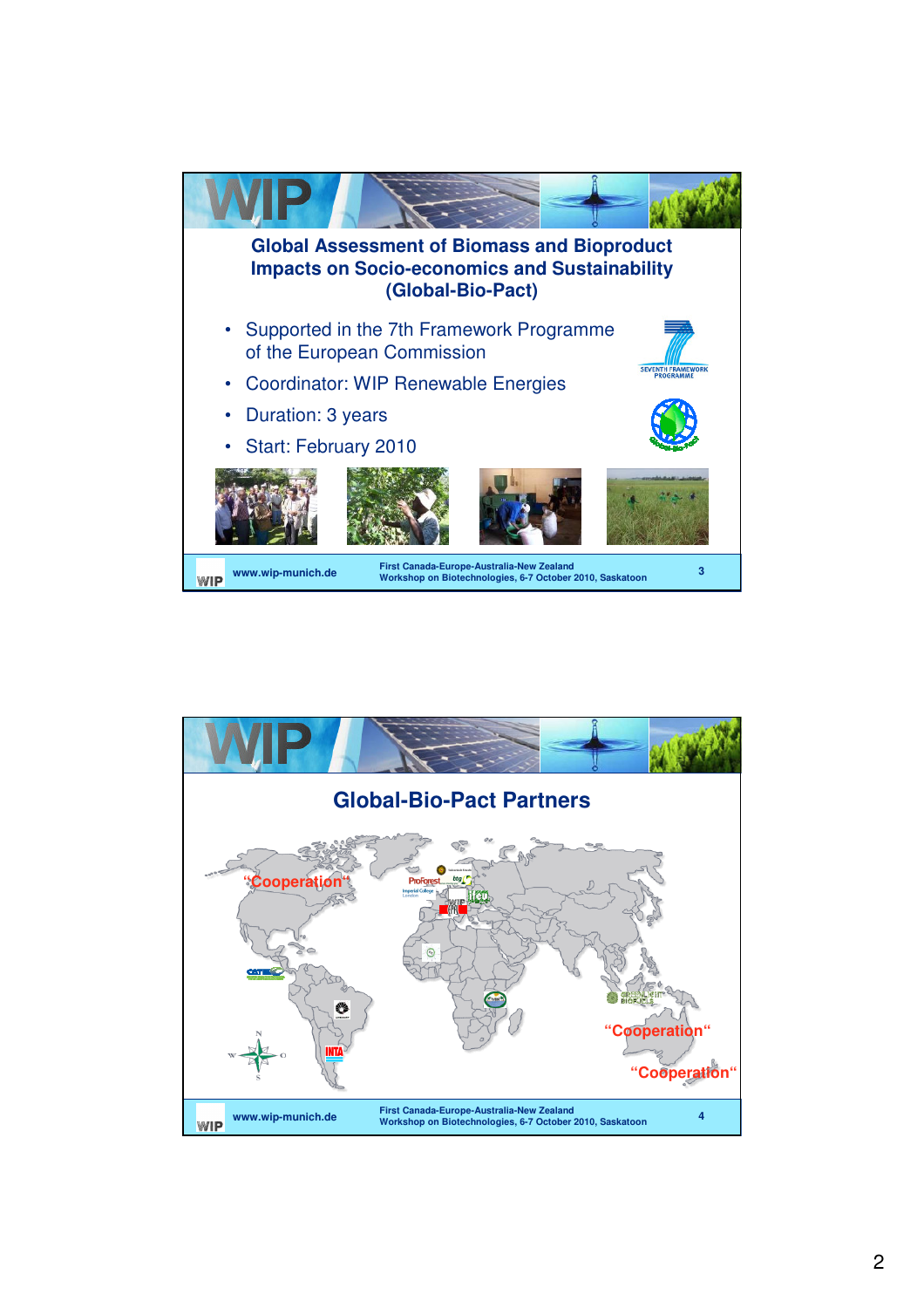

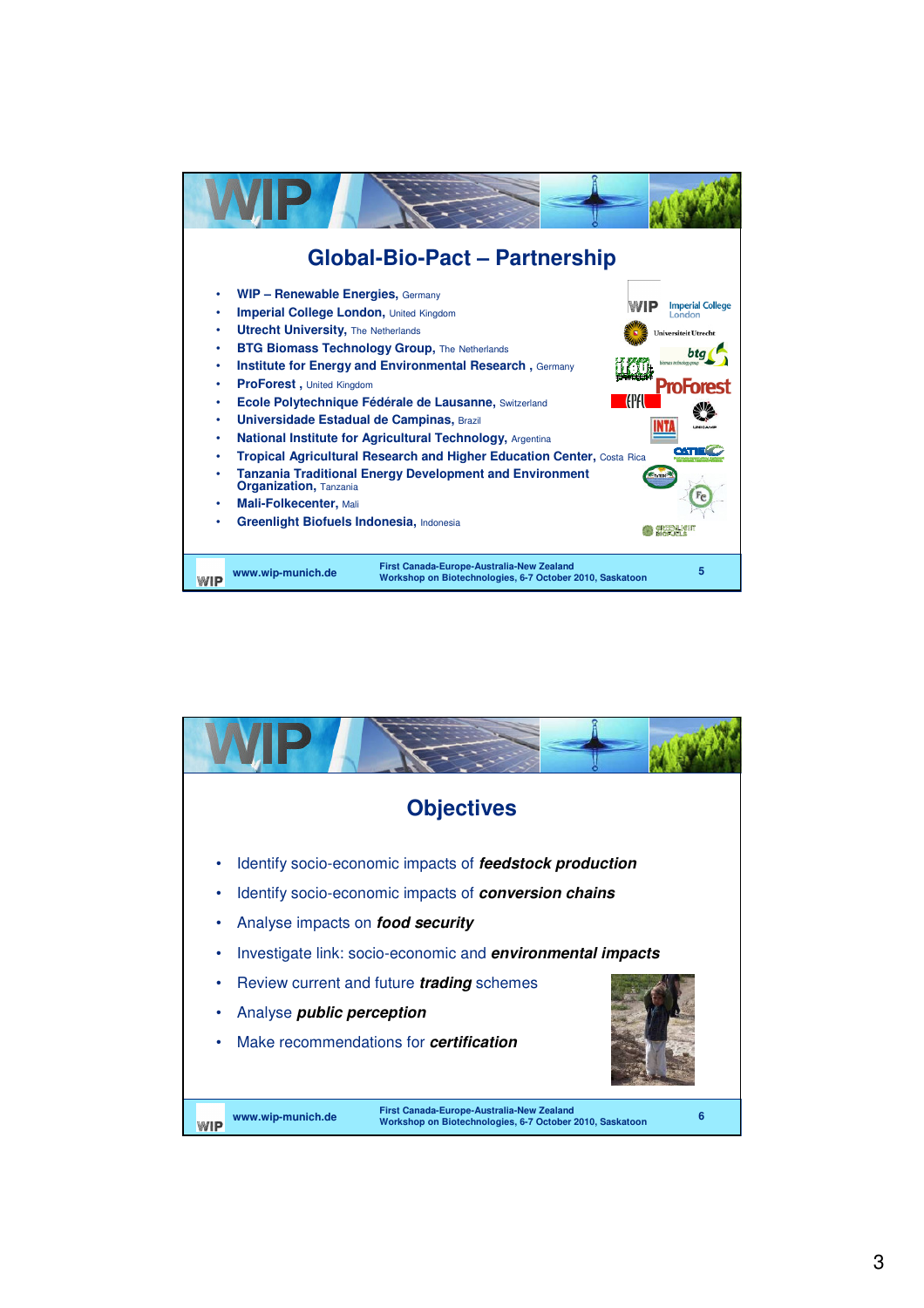

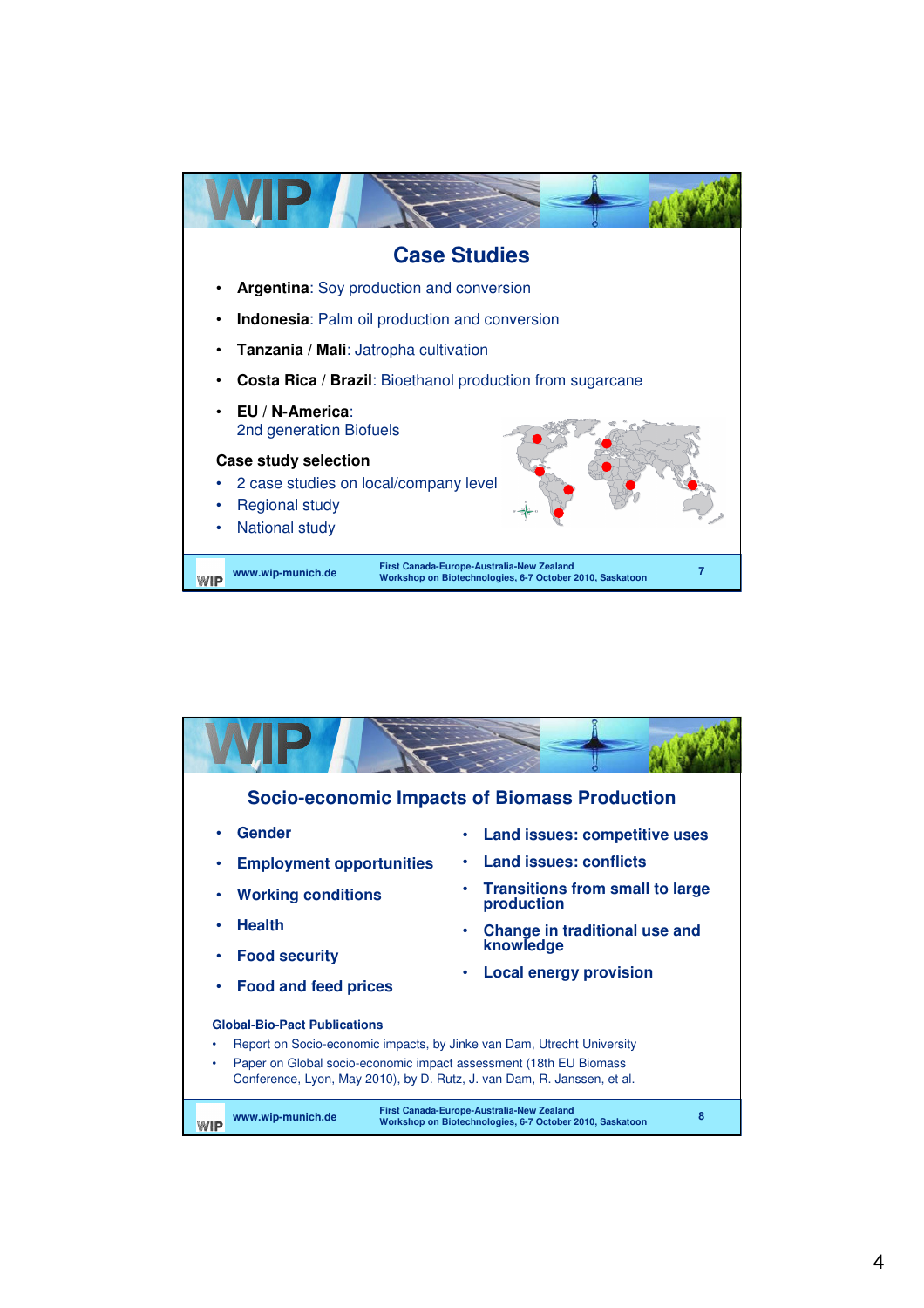

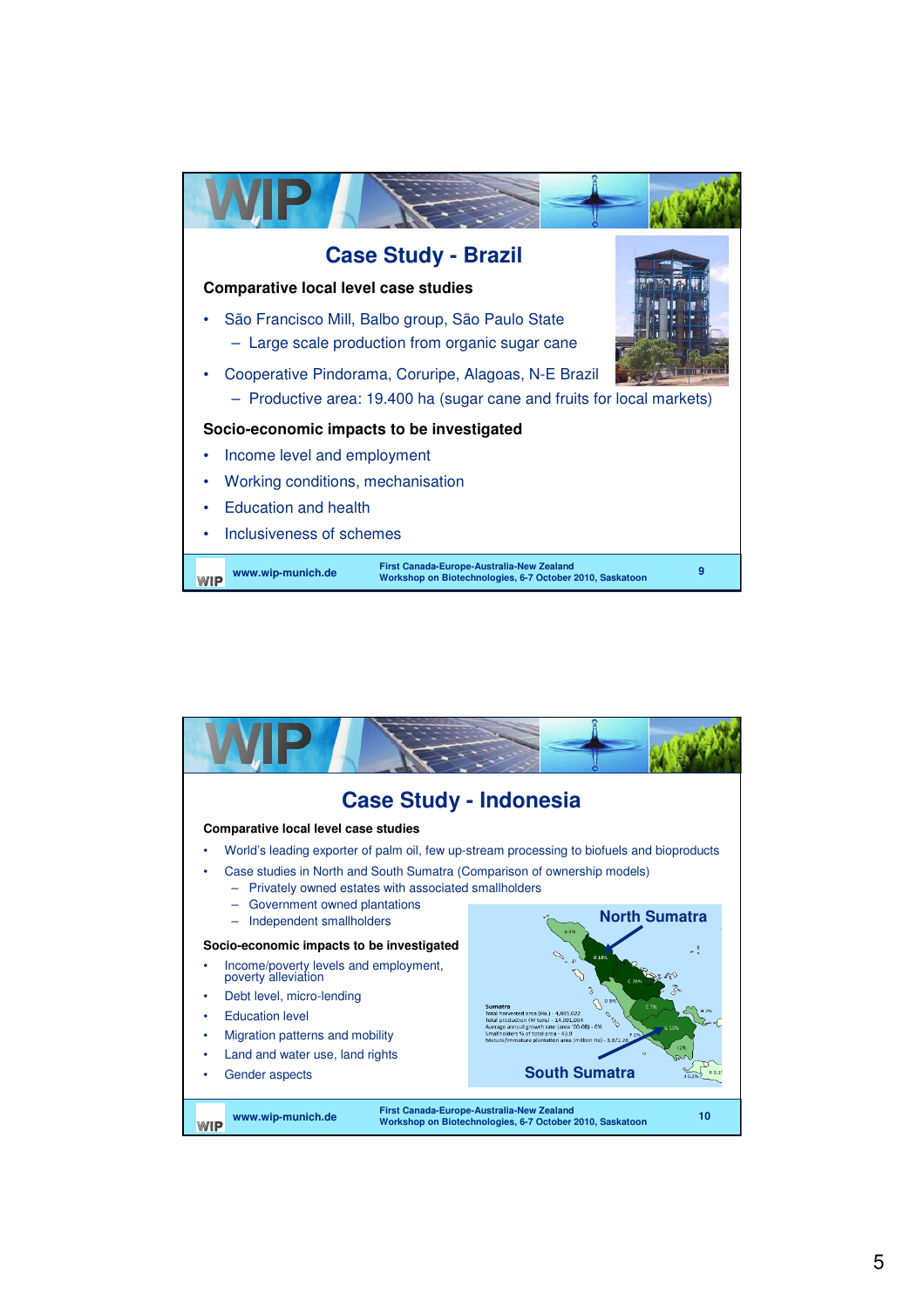| <b>Case Study - 2nd Generation Biofuels</b>                                                                                                                           |                                                                                                                                                                                                                                                                                                                                                                                                                                                                                                                                                                                                                                                                                                                                                                                                             |
|-----------------------------------------------------------------------------------------------------------------------------------------------------------------------|-------------------------------------------------------------------------------------------------------------------------------------------------------------------------------------------------------------------------------------------------------------------------------------------------------------------------------------------------------------------------------------------------------------------------------------------------------------------------------------------------------------------------------------------------------------------------------------------------------------------------------------------------------------------------------------------------------------------------------------------------------------------------------------------------------------|
| <b>Biorefinery concepts selected</b>                                                                                                                                  |                                                                                                                                                                                                                                                                                                                                                                                                                                                                                                                                                                                                                                                                                                                                                                                                             |
| Conventional biorefineries (e.g sugar and vegetable oil industry)                                                                                                     |                                                                                                                                                                                                                                                                                                                                                                                                                                                                                                                                                                                                                                                                                                                                                                                                             |
| Lignocellulosic feedstock biorefineries (LCF)                                                                                                                         |                                                                                                                                                                                                                                                                                                                                                                                                                                                                                                                                                                                                                                                                                                                                                                                                             |
| <b>Two-platform biorefineries</b><br>(sugar and syngas platform)                                                                                                      | Ligno-Cellulosic Feedstock Biorefinery [LCF-Biorefinery]<br>LC-Feedstock (LCF)<br>e.g. Cereals (Straw, Chaff); Ligno-Cellulosic Biomass (e.g. Reed, Reed Grass );<br>Forest Biomass (Underwood, Wood); Paper- and Cellulosic Municipal Solid Waste                                                                                                                                                                                                                                                                                                                                                                                                                                                                                                                                                          |
| <b>Thermochemical biorefineries</b><br>(upgrading biomass by thermal processes:<br>pyrolysis, gasification, HTU, torrefaction)<br><b>Invitation for Cooperation!!</b> | Lignocellulose (LC)<br>Lignin<br>Hemicellulose<br>Cellulose<br>"Phenol-polymer"<br>"Glucose-polymer"<br>Pentoses, Hexoses<br>Hydrolysis<br>Hydrolysis<br>Plant Gum<br><b>Cellulose</b><br>Natural Binder<br>Xylose<br>Thickprors, Adhesives<br>(E/C)<br>and Adhesives<br>applicants<br>(Pentose)<br>Protective Colloids.<br>Frischifors, Stabilizan<br>Sub-bituminous<br>Glucose<br>Xylite<br>Sugar-Substitute<br>Coal<br>(Hexose)<br>HMF<br>(5-Hydroxymethyl-furfural).<br>Sulphur-free<br>Furtural<br><b>Levulinic Acid</b><br>Fermentation-<br>Solid Fuel<br>Products<br>Softener +<br>Furan Resins<br>· Fuels<br>Salvents<br>e.g. Ethanol<br>Chemical Products<br>Lubricants<br>Organic Acids<br>e.g. Lactic Acid<br>Chemicals and<br>Nylon 6:<br>Solvents<br>Nylon 6,6<br>Polymers<br>Acetone, Butanol |
| First Canada-Europe-Australia-New Zealand<br>www.wip-munich.de<br>WIP                                                                                                 | 11<br>Workshop on Biotechnologies, 6-7 October 2010, Saskatoon                                                                                                                                                                                                                                                                                                                                                                                                                                                                                                                                                                                                                                                                                                                                              |

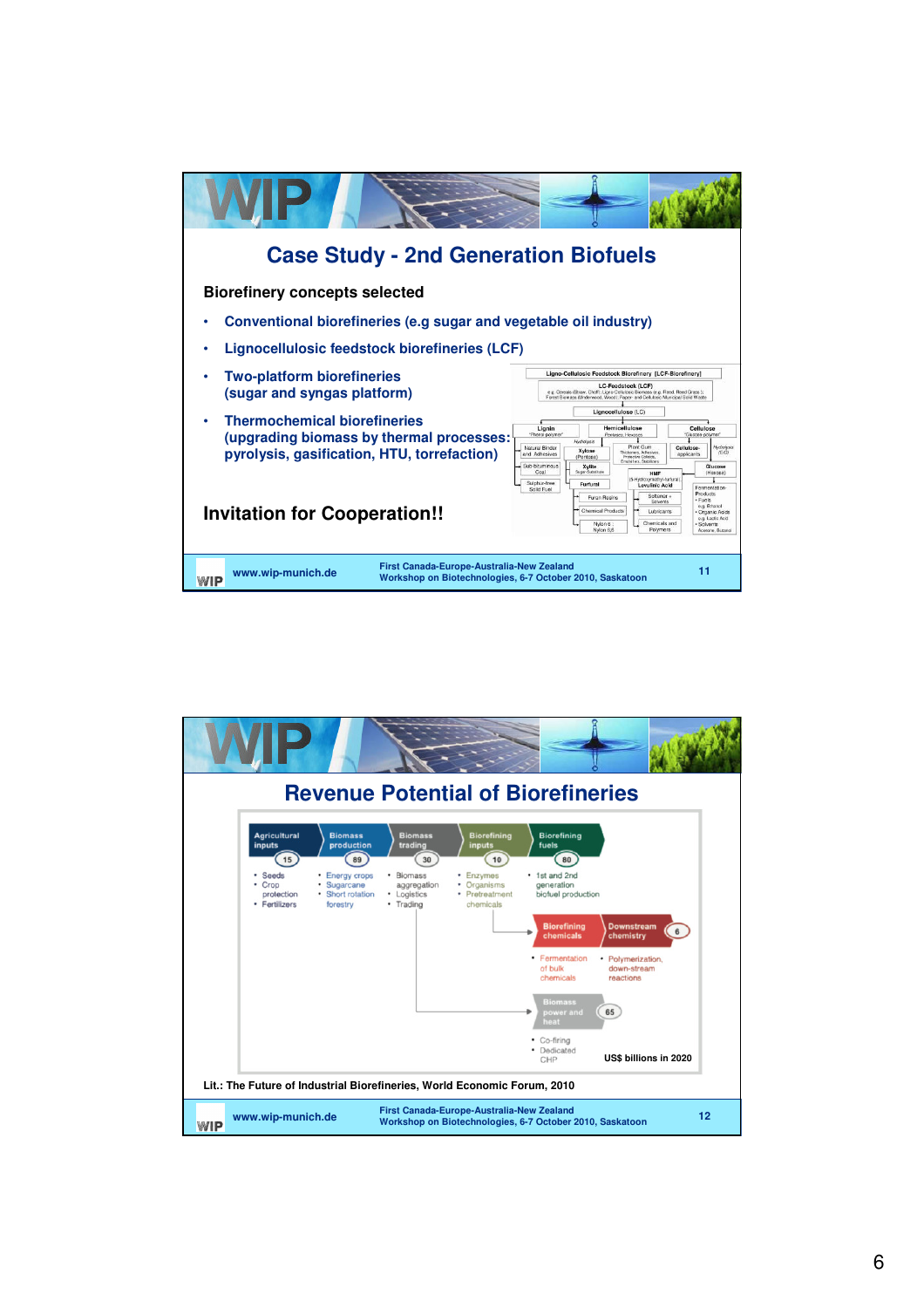

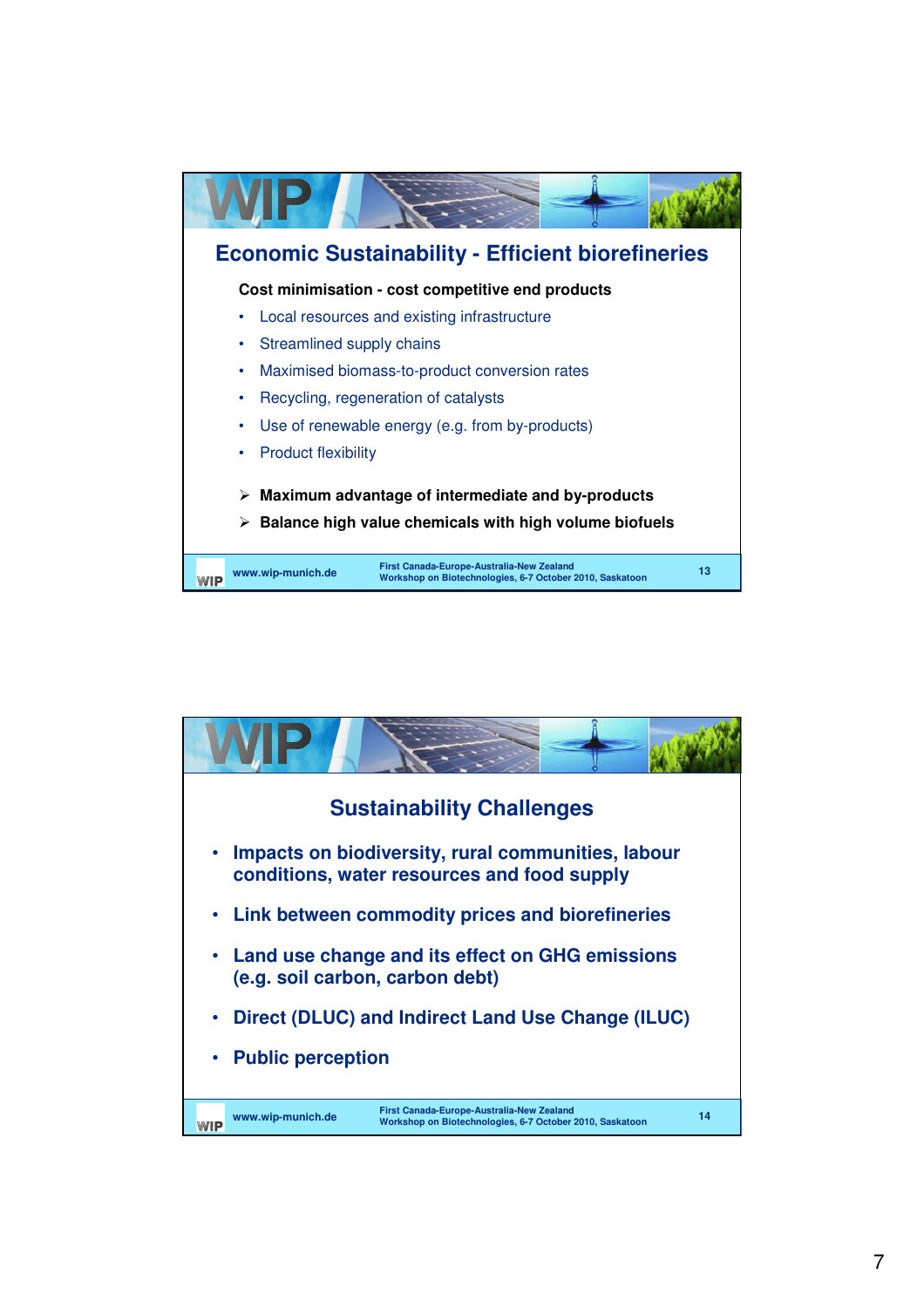

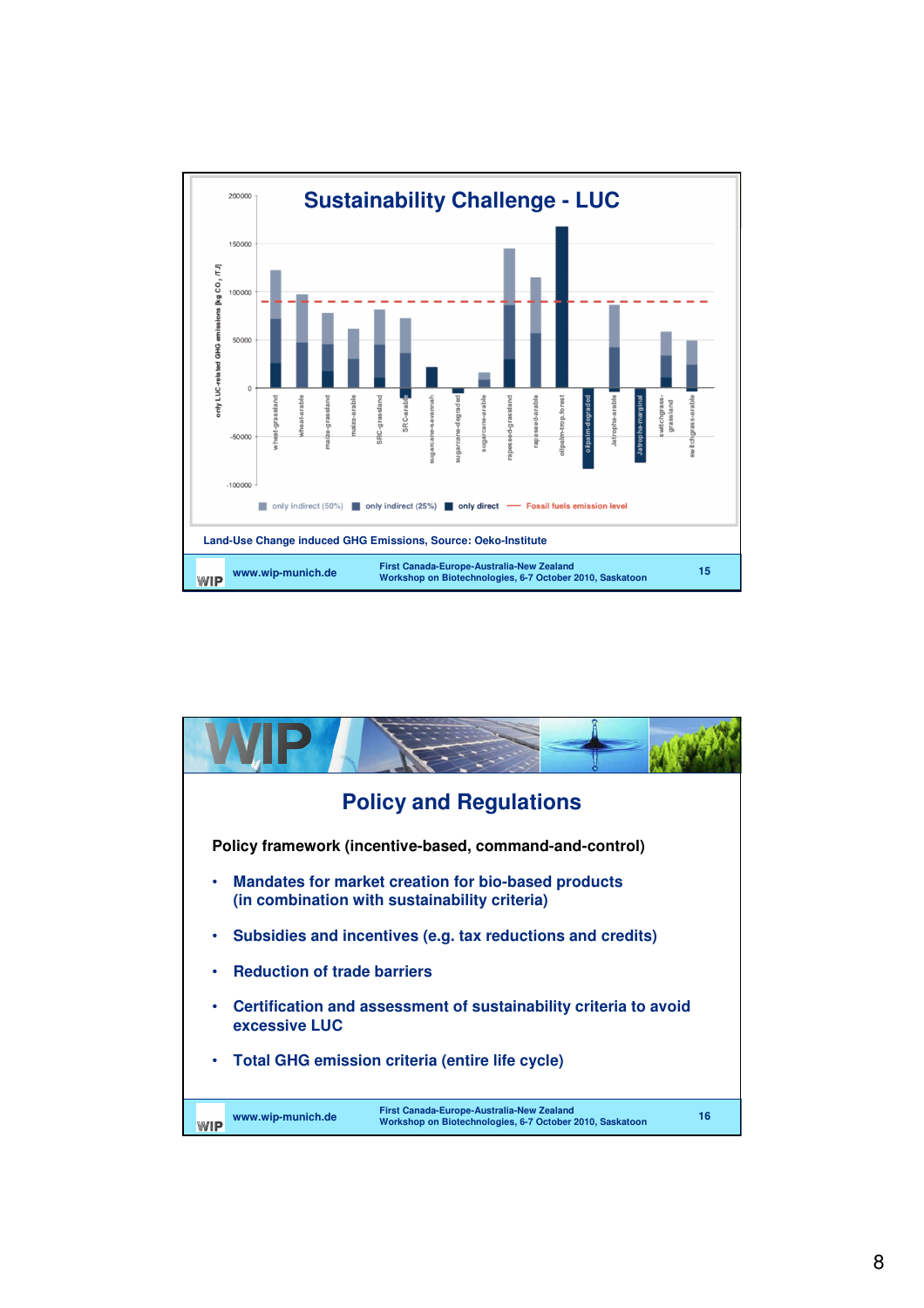